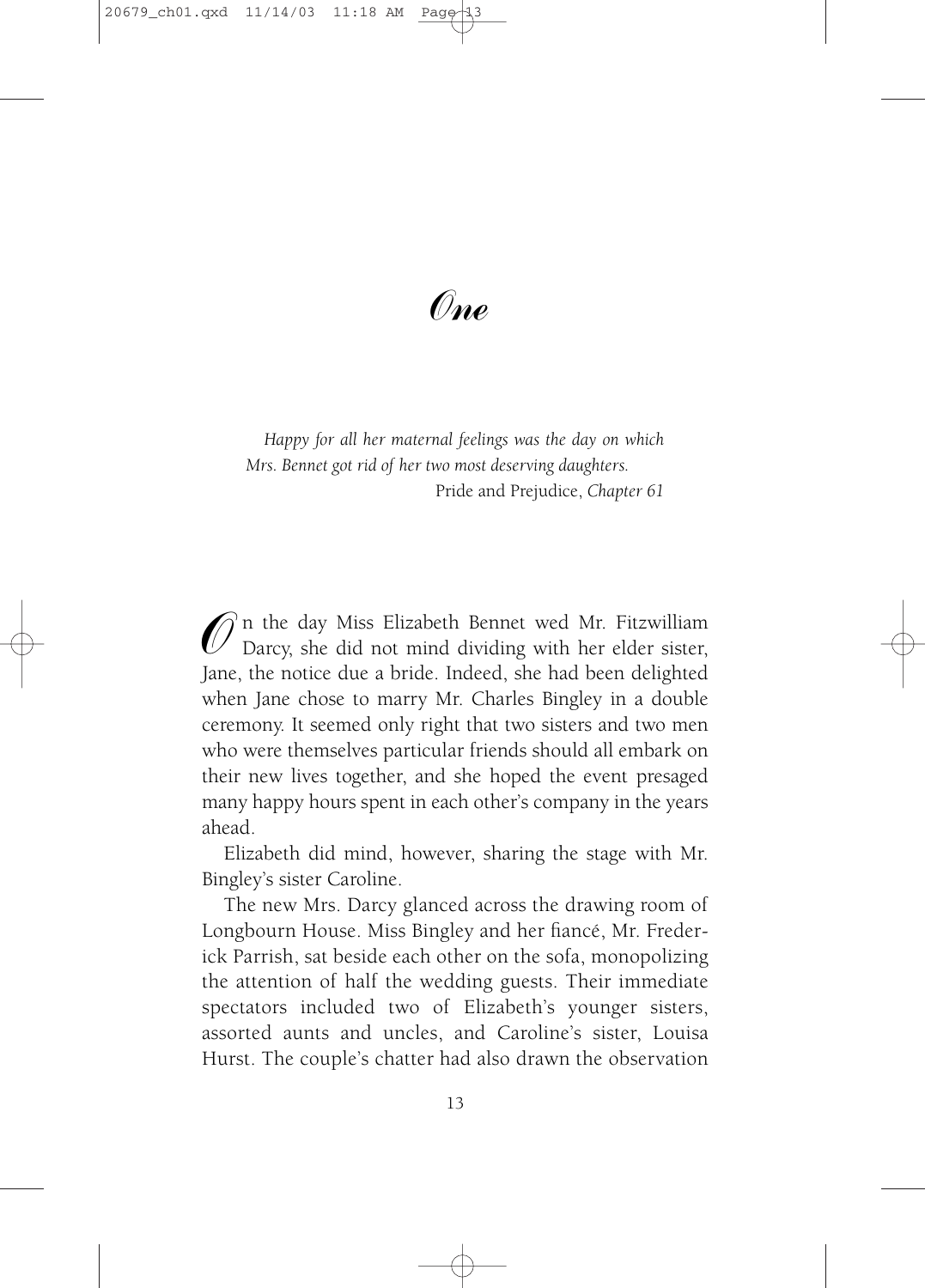of others in the room. Mr. Bennet looked on with amusement, her mother with annoyance, her cousin Mr. Collins in uncharacteristic silence, and the Gardiner children in awe. The audience wanted only the addition of the Prince Regent himself to comprise the most unlikely party in all England, but, unfortunately, no one had thought to invite him.

Elizabeth knew little of Mr. Parrish, in fact had never met the American before today. According to Miss Bingley, he was a gentleman of the first consequence. He had one townhouse, two carriages, three tailors, and could walk on water every other Tuesday. He also, anyone within auditory range had been given to understand, was a wealthy landowner, a patron of the arts, and a master of the intricate "ballroom" style of folding one's cravat.

Elizabeth had not yet conversed with Mr. Parrish, and based on Miss Bingley's praise had little inclination to do so. She suspected, however, that of the myriad attributes proclaimed by his fiancée, the gentleman's chief recommendation lay in the simple fact that he had chosen Caroline, from among all the unattached young women of the Polite World, as the object of his affections. How an otherwise sensibleseeming man had allowed that to happen, Elizabeth could only speculate; she attributed it to either a momentary lapse of reason or a prolonged lapse of sobriety.

"Lizzy! Jane!" Mrs. Bennet bustled over to the quiet corner where, beckoned by early winter sunlight edging its way past the draperies, her second daughter had sought a moment's respite from her social duties. Jane, concern clouding her face at their mother's summons, hurried to join them.

Elizabeth sighed at the impending but not unexpected intrusion. She'd known her interlude would prove fleeting on a day such as this; nevertheless, she'd strayed over here to indulge in reflection. After one-and-twenty years, these were her final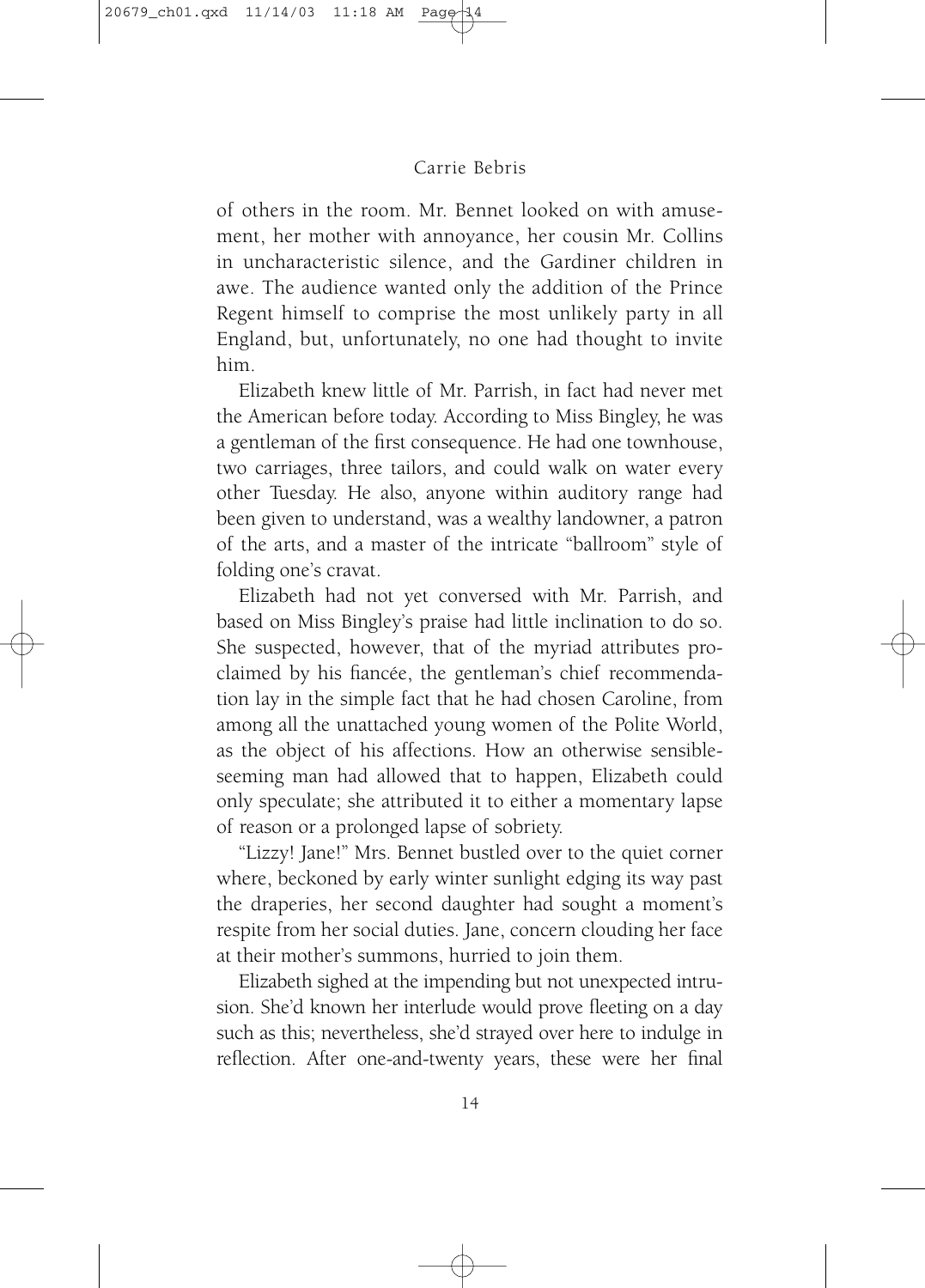hours as an inmate of this house, and, though not by nature an overly sentimental person, she'd wanted a chance to bid it farewell in her heart before going away. Fortunately, a very short span of time had sufficed. Her mind had soon wandered to Miss Bingley and other more prosaic thoughts, the interruption of which mattered little. "What is it, Mama?"

"My poor girls, how dare that woman try to spoil your day!" Mrs. Bennet, her bosom heaving and complexion flushed, expressed her indignation with all the wounded vanity the mother of two brides could muster. "To announce her own engagement at your wedding breakfast—"

Elizabeth wished her mother possessed a voice one-tenth its volume. "Mama, everyone here knows this is our day, not hers."

Jane extended a placating hand, as if to literally smooth their mother's ruffled feathers. "I am sure my new sister doesn't mean to draw notice toward herself."

At Jane's defense of Miss Bingley, Elizabeth couldn't stifle a laugh. "Dear Jane, only you could be so generous. She was circulating the news while we were still in the receiving line." Her gaze turned back to the newly betrothed couple. Miss Bingley beamed at something Mr. Parrish said, an expression Elizabeth had rarely seen on the woman's typically haughty countenance. It softened the severe lines of her cheekbones and upward tilt of her chin, lending her an almost pleasant aspect. "Much as I hate to admit it, he seems a good influence on her"

"He's more than that woman deserves," Mrs. Bennet whispered too loudly for Elizabeth's comfort. "And his fortune! Lady Lucas told me he just inherited an enormous sugar plantation in Louisiana. It has a French name . . . Mont-Joyo, or something like that. He's easily worth ten thousand a year. Ten thousand, Lizzy—same as your Mr. Darcy!" Her mother's tone became reverent at the mention of Mr. Darcy. Though he was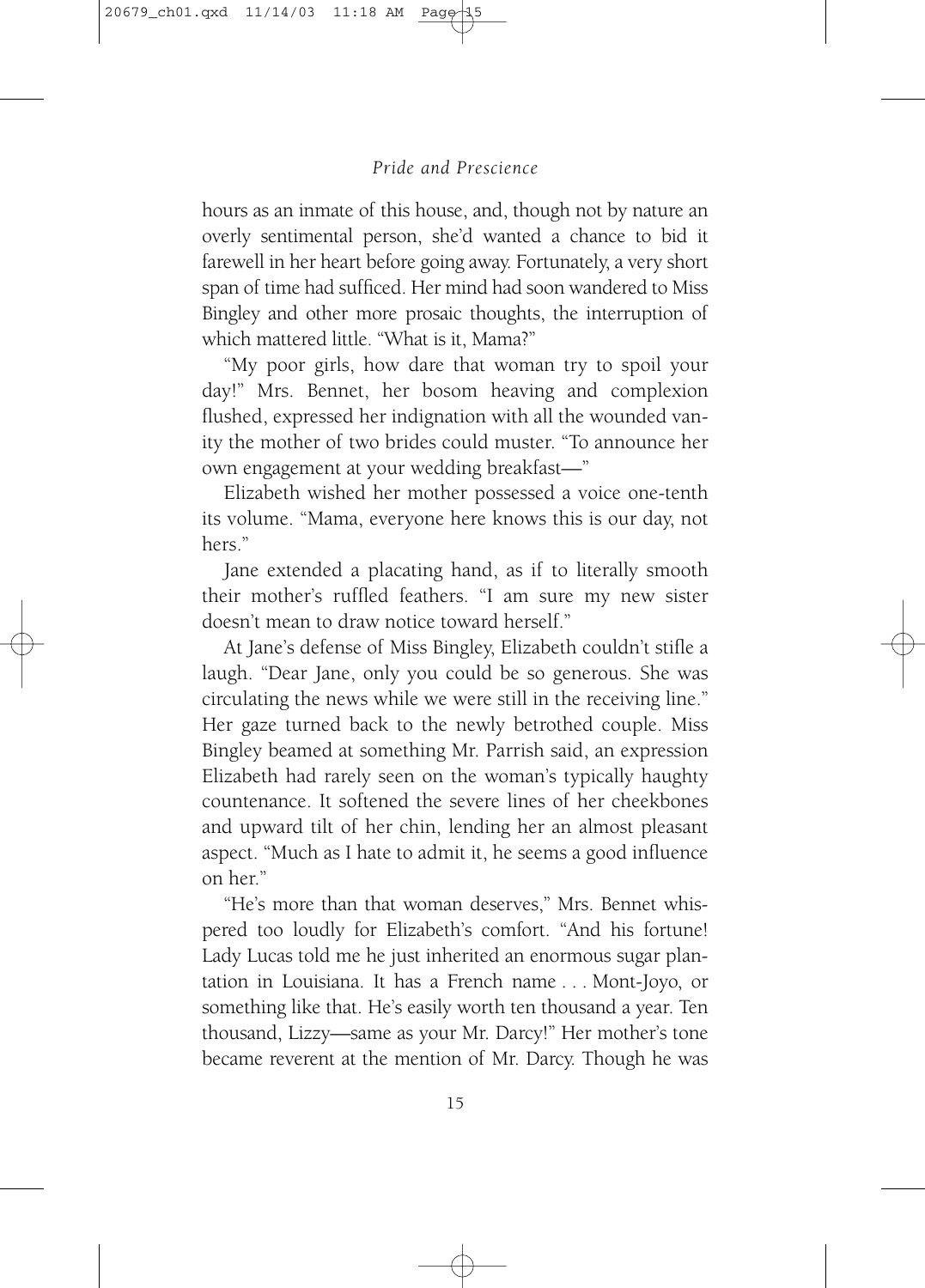now her son-in-law, Mrs. Bennet, like many of Darcy's acquaintances, yet found him a formidable man.

Elizabeth observed Miss Bingley listening to Parrish with rapt attention. He cast his fiancée a warm smile, then broadened it to include the rest of his party. *Monts Joyeux.* She searched her rudimentary knowledge of French for a rough translation. Joyful Hills? The image of a home so named somehow suited the attentive, amiable man. But Miss Bingley was another matter. "I'm astonished that she consented to marry an American," she said. "One can't imagine her living in the United States. She'd consider it uncivilized."

"Maybe the size of Mr. Parrish's inheritance influenced her," Jane said. "It must be a very grand estate. I understand, however, that he plans to buy another property here in England." She lowered her voice so that it reached only Elizabeth's ears. "Perhaps Caroline will have her own Pemberley at last, Lizzy, now that she knows she'll never have yours."

Anticipation swept Elizabeth at the mention of Mr. Darcy's home in Derbyshire—now her home, too. Before Darcy became engaged, Miss Bingley had been obvious in her aspirations to one day cross Pemberley's threshold as its mistress. Apparently, she'd experienced more disappointment over failing to secure the estate than its owner, for no sooner had Darcy and Elizabeth set their wedding date than Miss Bingley embarked on a whirlwind courtship with Mr. Parrish. Somehow, in the space of mere weeks, Caroline had managed to win the affections of a very eligible bachelor.

Sensing someone's gaze upon her, Elizabeth raised her eyes to meet those of her new husband. Darcy stood some distance away, enduring the effusive congratulations of Mr. Collins, who had apparently found himself unequal to the effort of holding his own tongue long enough to overhear Mr. Parrish's words, and had therefore chosen to confer upon one of the bridegrooms his felicitations and sagacious marital counsel.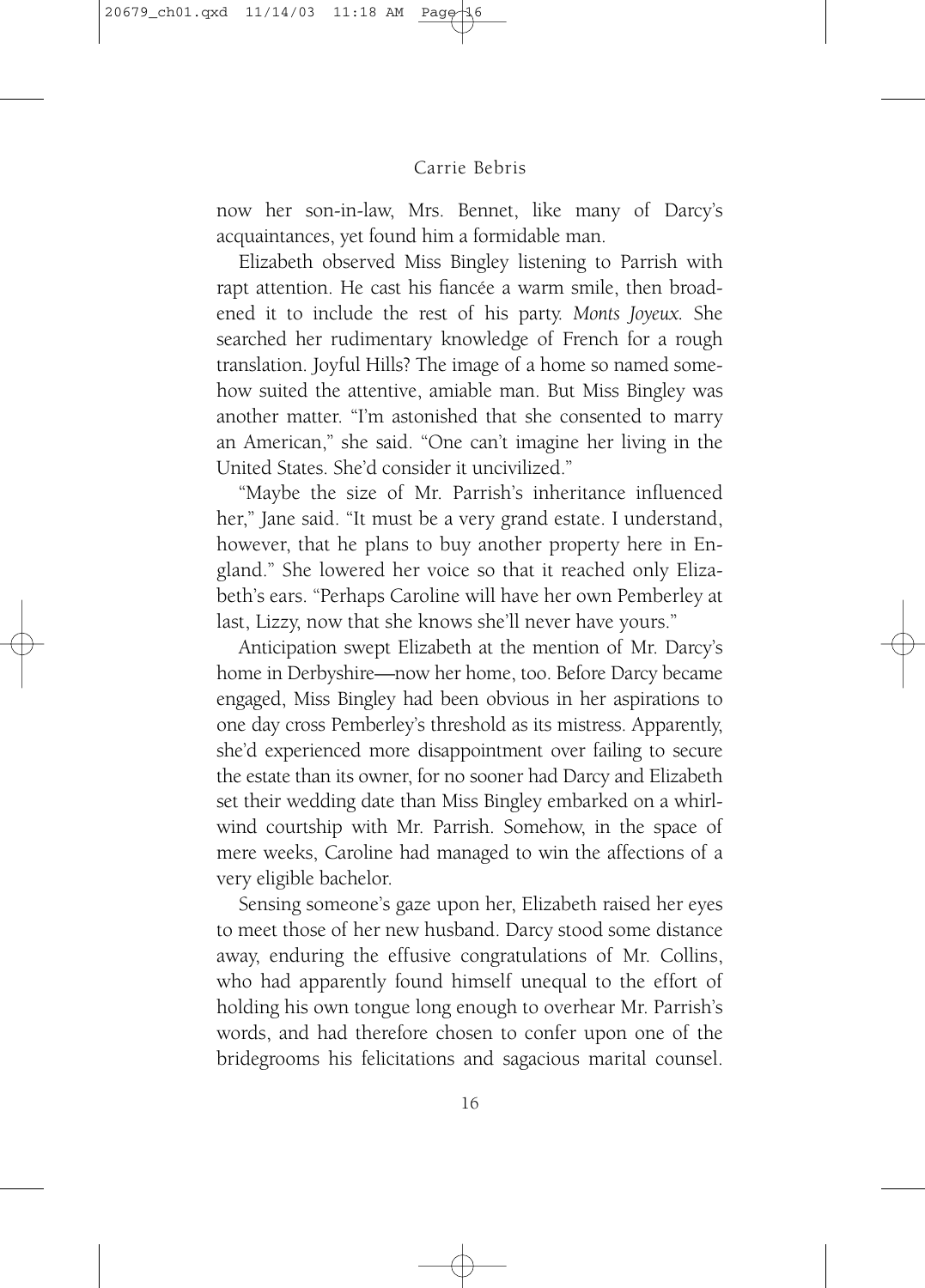Despite Darcy's diverted attention, the clergyman continued his discourse unabated, completely insensible of the interruption in attendance to his soliloquy.

Though Darcy had cropped his dark brown hair a little shorter than usual for today, unruly curls yet wisped round his head. Short side-whiskers lent prominence to his strong jaw, while the lapels of his double-breasted coat accented the broad shoulders that so capably bore the weight of many responsibilities. Not of brawny build, he nevertheless exuded puissance, the noble virility of a classical marble bust come to life.

He towered over her cousin, his stature enabling her to see every nuance of his countenance. The man who could quell observers with the rise of a single dark brow bestowed upon her a look of infinite tenderness before returning his gaze to Mr. Collins.

"Miss Bingley can have every acre of Pemberley," she said softly. "I have the real fortune."

She glanced once more at her husband. Poor Darcy—stuck in the corner with Mr. Collins, and no end to the interview in sight! Noting that the servants had just laid out the tea table, she headed for it, intending to relieve Darcy's suffering by interrupting the conversation to offer refreshment. No sooner had she poured coffee to take to the gentlemen, however, than Miss Bingley and Mrs. Hurst approached the table.

"I'm positively parched." Miss Bingley took one of the cups from Elizabeth's hands.

Mrs. Hurst took the other. "Yes, it is very dry in this room."

Elizabeth forbore suggesting that perhaps Miss Bingley's thirst derived from having spent the morning talking excessively about herself and Mr. Parrish. Instead, she commented on that safest and most meaningful of all topics—the weather—observing that there had been little rainfall of late.

"A providential circumstance for your wedding," Mrs. Hurst said, "particularly since it was held in the country. Otherwise,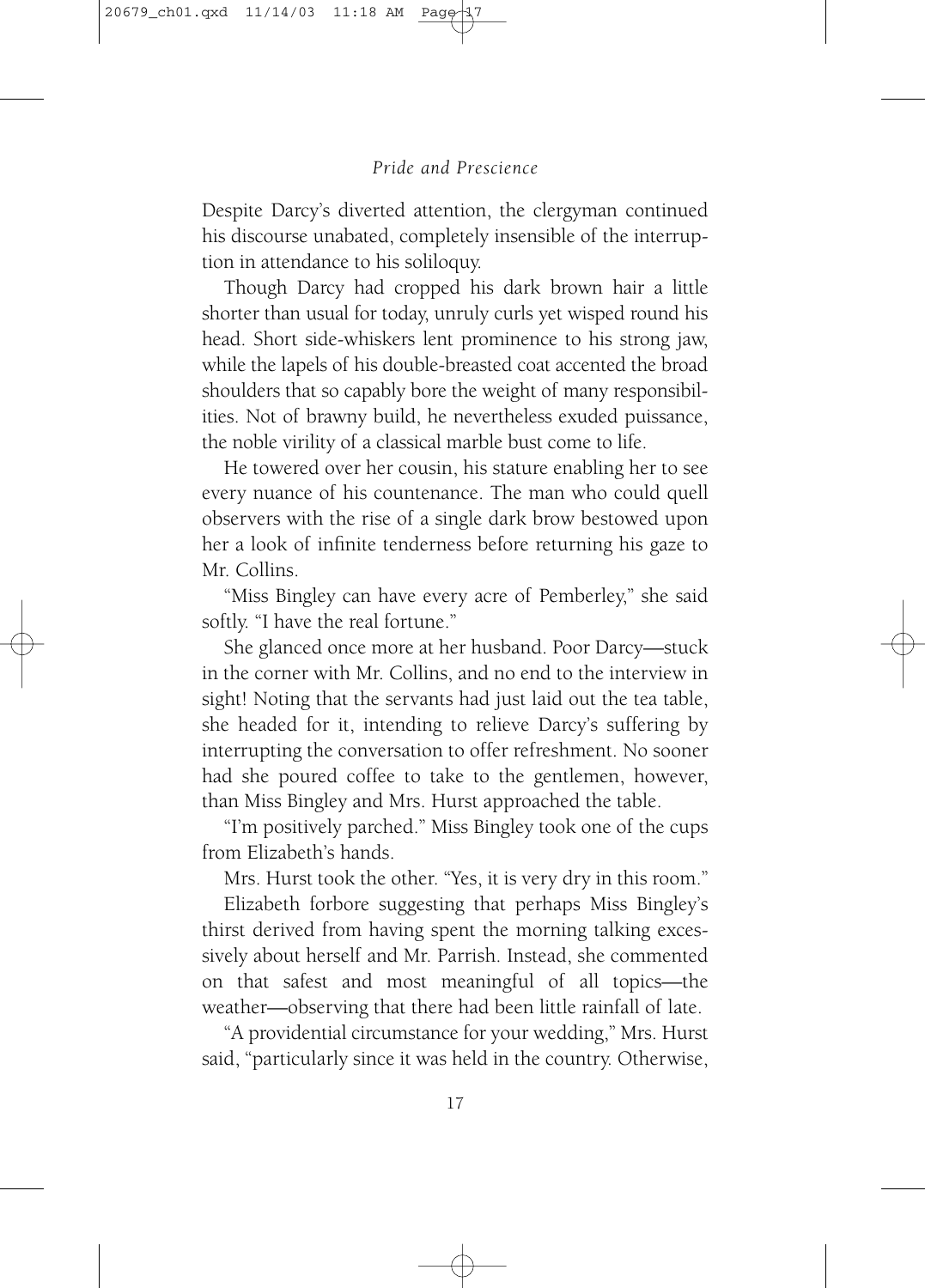you would have risked dragging the hem of your gown through mud on your way into church."

"And what a charming little church—not at all like the large London ones where so many in our circle have tied the knot. Here we could all be so snugly seated." Miss Bingley's voice held all of the usual smugness with which she addressed any of the Bennets. "Altogether a nice little affair from beginning to end. Do you not agree, Louisa? How fortunate you are, Eliza, to have had your mother to guide you in the planning."

Elizabeth ignored the poorly stifled snicker that erupted from Mrs. Hurst. The Bingley sisters had never managed to mask their disdain for her mother, had seldom even tried. In moments of self-honesty, she conceded that their criticism was not without foundation. But their rudeness was. Mrs. Bennet might lack restraint and good judgment, but her silly behavior had at its root the sincere wish of seeing her five daughters securely settled, and maybe even happy. The Bingley sisters, in contrast, had demonstrated by words and deeds that they ultimately had no one's interests at heart but their own.

"Mrs. Bennet must have taken particular pleasure in preparing for today, since she was unable to participate in your youngest sister's wedding," Mrs. Hurst said.

"Yes—how is Mrs. Wickham?" Miss Bingley asked.

"She is well," Elizabeth responded civilly. In other words, Lydia was still infatuated with the wastrel she'd married, and therefore as happy as a flighty, thoughtless, self-absorbed girl can be. Though Elizabeth loved her sister, the remembrance of last summer's scandalous elopement yet pained her, and she felt guilty relief that when Wickham's previous misconduct toward the Darcy family rendered it impossible to include him on today's guest list, Lydia had chosen to remain with her husband at his military post in Newcastle rather than attend the nuptials.

"Have you any advice for those of us who will soon follow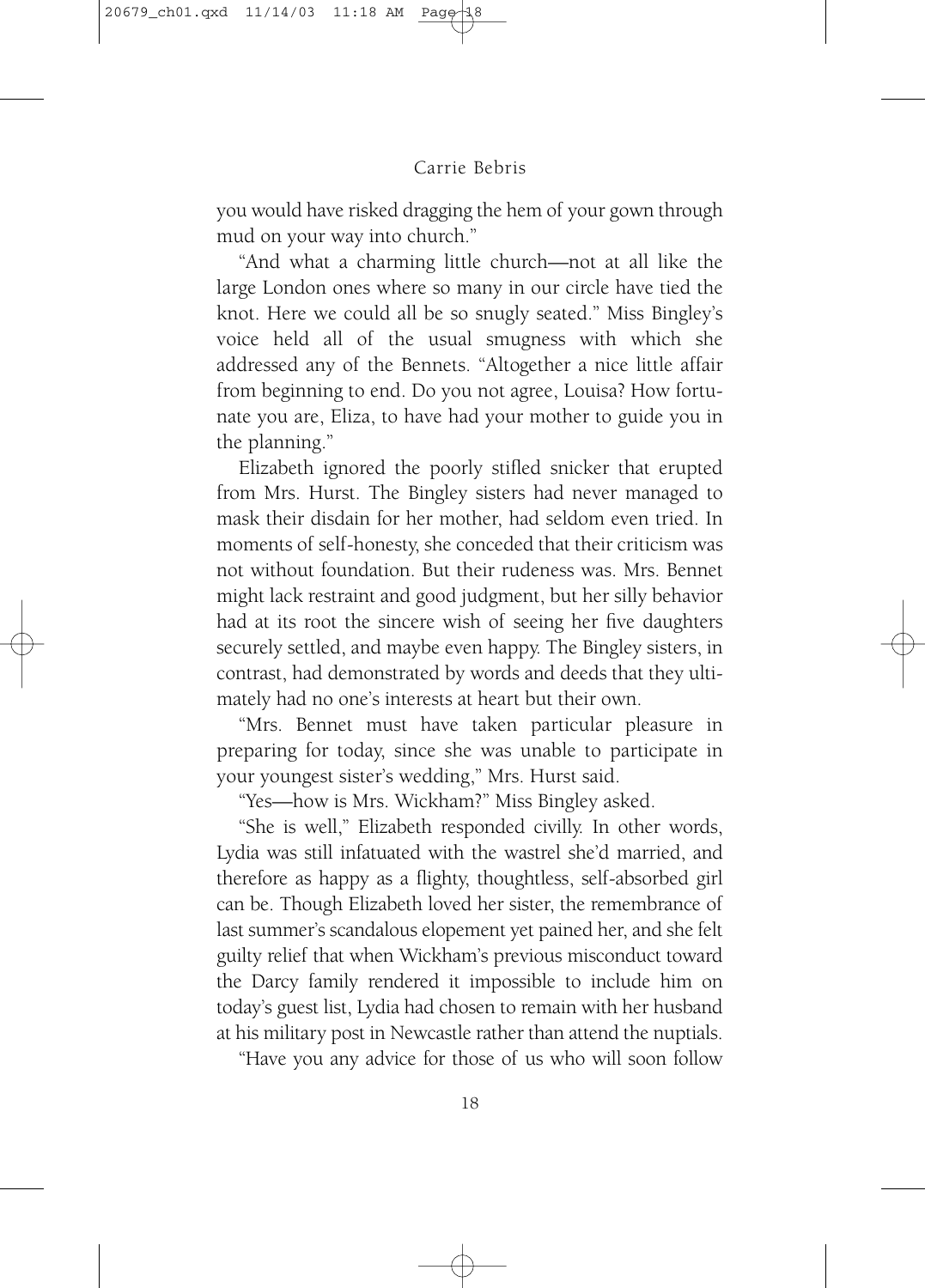you down the aisle?" Miss Bingley pressed, casting a conspiratorial smirk at Mrs. Hurst. Louisa leaned forward for Elizabeth's response.

"With your own taste to guide you, I am sure your celebration could derive no further benefit from my opinions."

The Bingley sisters returned to their party, where Caroline continued to hold court with Mr. Parrish. The American's distinct accent seemed to entertain its listeners independent of whatever he had to say.

Elizabeth poured more coffee and carried it to Darcy and Mr. Collins. "Forgive the interruption, gentlemen, but I thought you might appreciate something to drink. I've been informed that it's dry in here."

Darcy's look of gratitude had nothing to do with the refreshment.

"Cousin Elizabeth, your eagerness to serve your new husband does you credit." Mr. Collins accepted the coffee but could not leave off talking long enough to taste it. "Do allow me to express once more my most heartfelt wishes for your future happiness. Though, as I was just expressing to Mr. Darcy, it grieves me that you entered into the matrimonial state without his aunt's permission. You will, I am sure, be gladdened to hear that her ladyship still tolerates the mention of your husband's name in her presence, an omen which leads me to believe that if you applied to Lady Catherine with the utmost humility and the deference to which one of her rank is entitled, she may in due course yet condescend to approve the match."

"What a relief! I know not how Mr. Darcy and I will get on until we obtain her approbation."

"Thank goodness you realize the seriousness of the situation. I had feared you were insensible of the grave insult you have paid her ladyship—"

"Mr. Collins," she said as if addressing him in confidence, "I have just come into the knowledge that there is another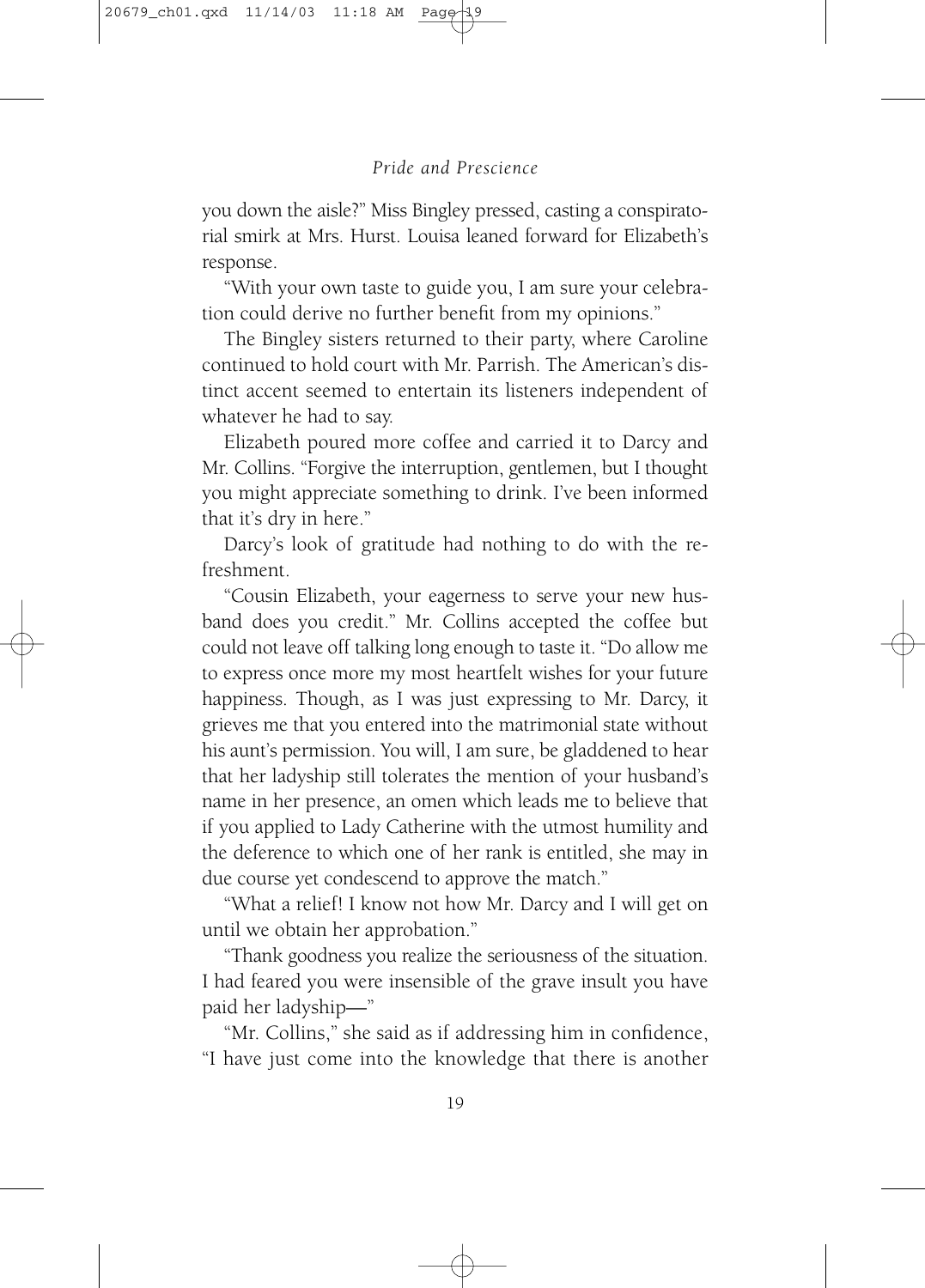couple here who could benefit from your insights on marriage." She directed his attention toward the sofa. "Miss Bingley and Mr. Parrish have just announced their engagement, and only moments ago, the lady was seeking my counsel on planning the ceremony. Certainly you—longer married than I, and a clergyman besides—could offer her valuable instruction<sup>"</sup>

Mr. Collins nodded enthusiastically. "I could indeed. There is so much a betrothed couple ought to consider—"

"And they should consider it all."

"Before I depart, I shall make myself better acquainted with them<sup>"</sup>

"Why delay?" Elizabeth asked. "There is an empty seat near Miss Bingley. This is the perfect occasion to share your knowledge."

The clergyman wanted no further encouragement. "You are right, cousin Elizabeth. Wisdom can never be imparted too early. If you and Mr. Darcy will excuse me?"

"Of course."

Mr. Collins hastened to Miss Bingley's side, eliciting an expression of horror from that lady and a charge of satisfaction from Elizabeth.

"I had no idea I married a woman capable of such cruelty to another of her sex."

She met Darcy's smile. "I merely thought that someone so desirous of attention and someone so generous in extending it should be united in conversation."

"Somehow, I doubt Miss Bingley agrees."

"I can call him back, if you wish."

"Do not dare."

Spotting Charlotte Collins approaching the tea table, she contemplated how much luckier she was than her friend, in having found a life partner worthy of her respect. Charlotte had gone into her marriage fully sensible of her husband's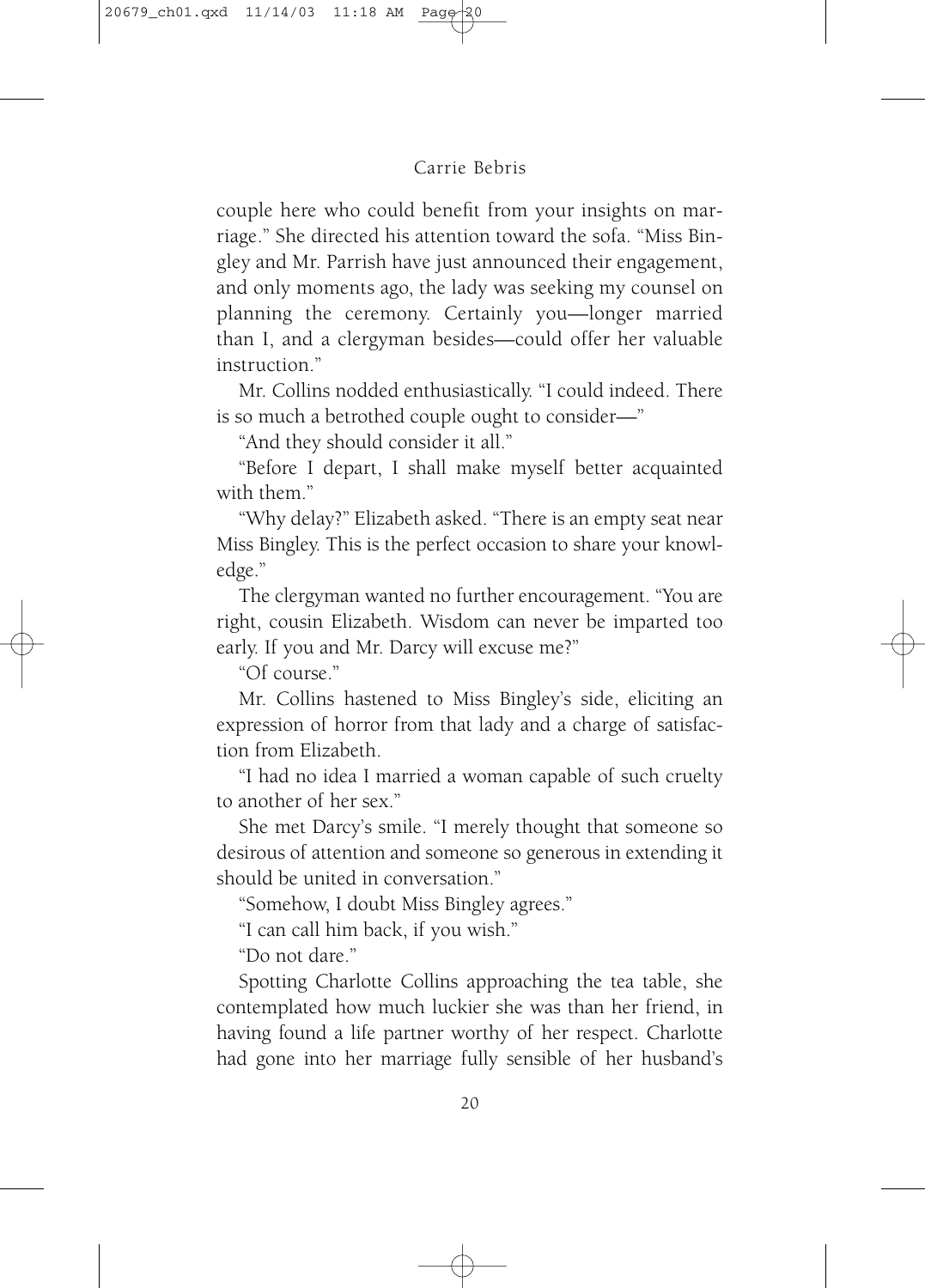oddities, and managed Mr. Collins skillfully, but Elizabeth nevertheless preferred her own definition of happiness.

Darcy followed her gaze. "I am glad your friend Mrs. Collins could be here. Have you had much opportunity to visit with her?"

"Very little. I've been trying to devote a bit of time to each of our guests. As a consequence, I feel I've spent the morning talking ceaselessly but saying nothing."

"Then you shall fit right in with the *haut ton.*"

She looked up at him, this man with whom she was now joined. "Everyone wants a few minutes with the bride," she said quietly, "and all I want are a few minutes with you."

"Only a few? I had counted on a lifetime."

Her mischievous spirit returned. "Did you not realize? I took you on probation."

"And how have I acquitted myself thus far?" He regarded her with amusement.

"Beyond every expectation. Not that there was ever much doubt of my keeping you, but a man willing for my sake alone to bear the conversation of Mr. Collins has no equal."

Their social obligations compelled them to part. Darcy went to the Gardiners, while Elizabeth met Mrs. Collins at the tea table. She embraced her friend, noting immediately her thickened waist.

"Charlotte, I must tell you again how pleased I am that you managed to come."

"I would not have missed it. Had Lady Catherine withheld permission for Mr. Collins to attend, I would have urgently wished to visit my mother once more before my confinement, or developed a craving for cream that could be satisfied only by the Lucas Lodge dairy. My husband is so nervous about my 'delicate state of health' that he would not dare refuse me."

As Charlotte tucked a stray lock of hair behind her ear, Elizabeth noted that a few strands of grey had emerged amid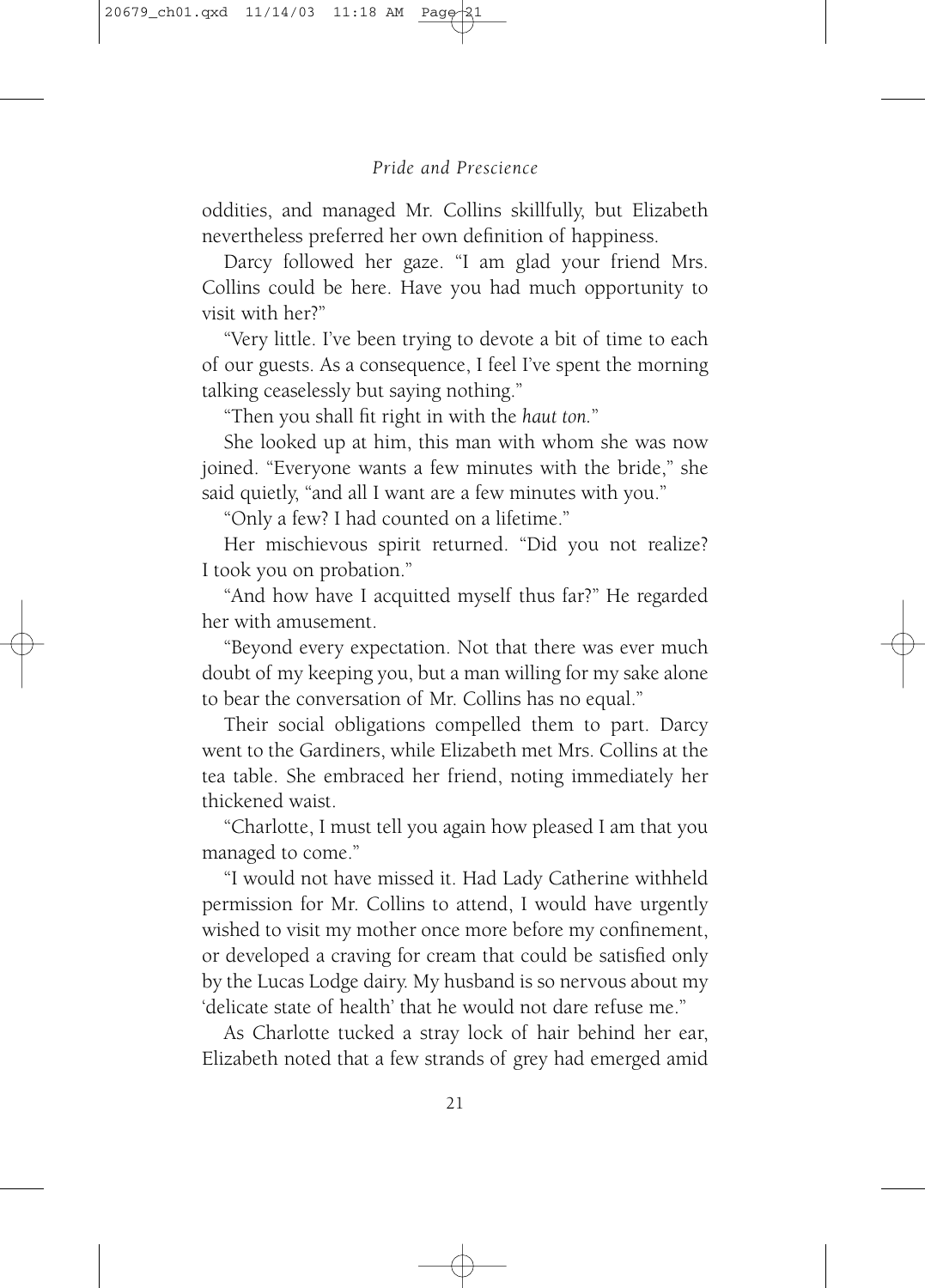the auburn since she last saw her friend. "You are feeling  $W^{\rho}$ <sup>112"</sup>

"Very, despite her ladyship's insistence that I behave as an invalid—when I'm not attending to matters she deems more important, of course."

She poured tea for herself and Charlotte. "I wonder that Mr. Darcy's aunt spared her clergyman leave to attend a wedding she herself has denounced."

"I suspect she approved our being present so that she could demand an account of all the sordid details upon our return."

"And what will you report?"

"Let's see . . ." She cocked her head, studying Elizabeth with keen blue eyes. "Mrs. Darcy looked radiant in a full dress of Brussels lace over white silk, with a low yet modest neckline, high waist, short sleeves, and a wreath of orange blossoms securing her veil." Her gaze darted across the room. "Her bridegroom wore a dark blue dress coat, white waistcoat, highly starched cravat, and—" She turned back to Elizabeth. "Really, are gentlemen's clothes half so interesting? What else? The wedding breakfast featured eight courses and three wines. And so on. But those are the particulars her ladyship will enquire about. What she won't ask, but what I shall endeavor to reveal, is that her nephew appeared as happy as his new bride."

"Despite having ruined his great family with disgraceful connections?" Elizabeth mocked Lady Catherine's contemptuous tone. "She will not be pleased at the knowledge."

"I am. I hoped for this event when you visited us last spring, you know. Perhaps in time her ladyship will come to accept you."

"I am told that if I grovel sufficiently, such felicity may be mine."

Charlotte stirred milk into her tea, her expression turning serious. "I shall surely miss your visits otherwise. You must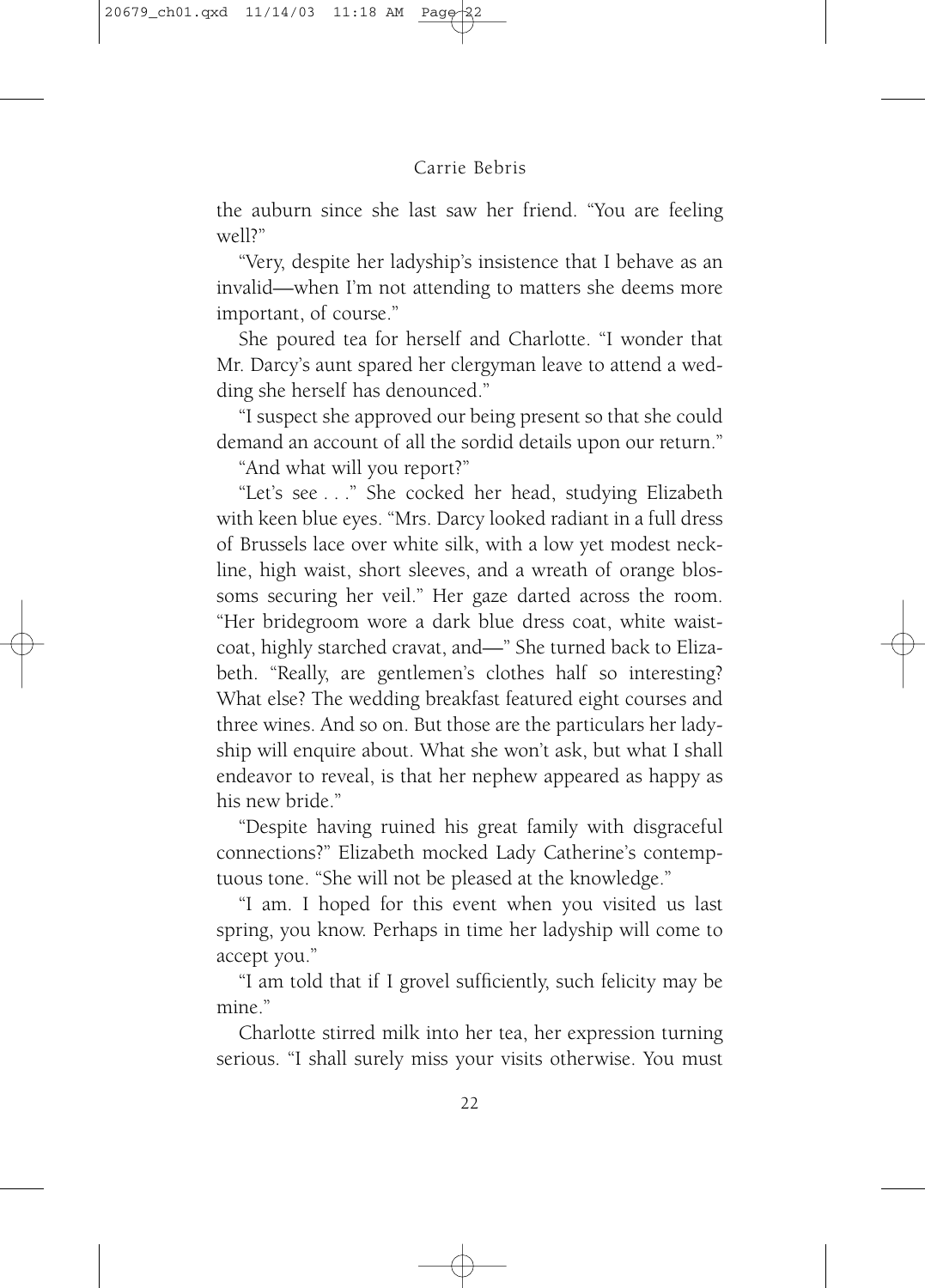write often, and tell me about your new life. Do you plan a honeymoon trip?"

"Not immediately. Jane and Mr. Bingley have invited us to stay at Netherfield tonight. We'll depart for Derbyshire with Mr. Darcy's sister in the morning. With Christmas approaching, we want simply to get settled at Pemberley before the Gardiners join us three weeks hence. Perhaps we'll go away in spring."

She lingered long with Charlotte, conscious that circumstances surrounding their respective marriages meant that this could be her last opportunity to see her friend for quite a while. Periodically, laughter and exclamations erupted from Miss Bingley's party, drawing their gazes in that direction. Elizabeth had expected the assembly to disperse upon Mr. Collins's arrival, but Mr. Parrish apparently had such a pleasing manner of address that he'd managed to rescue the conversation from the painful death it would have suffered under the clergyman's enthusiastic participation. The American was currently sharing a tale from his homeland, his style quite animated.

"Mr. Bingley's sister has made a good match," Charlotte noted. "It appears she'll enjoy both fortune and affection in her marriage."

"Yes, though one suspects she would have accepted Mr. Parrish for his fortune alone. He certainly seems a better catch than her sister's husband." A quick scan for Mr. Hurst found him dozing on the room's other sofa, an empty sherry glass balanced on his expansive abdomen.

"Her fiancé is certainly a handsome man." In that particular, Elizabeth agreed. Mr. Parrish was tall and slender, with sandy brown hair and an open countenance. "Do you know much about him?" Charlotte asked.

"No more than what Miss Bingley put into general circulation today. She introduced him to me only as 'Mr. Frederick Par-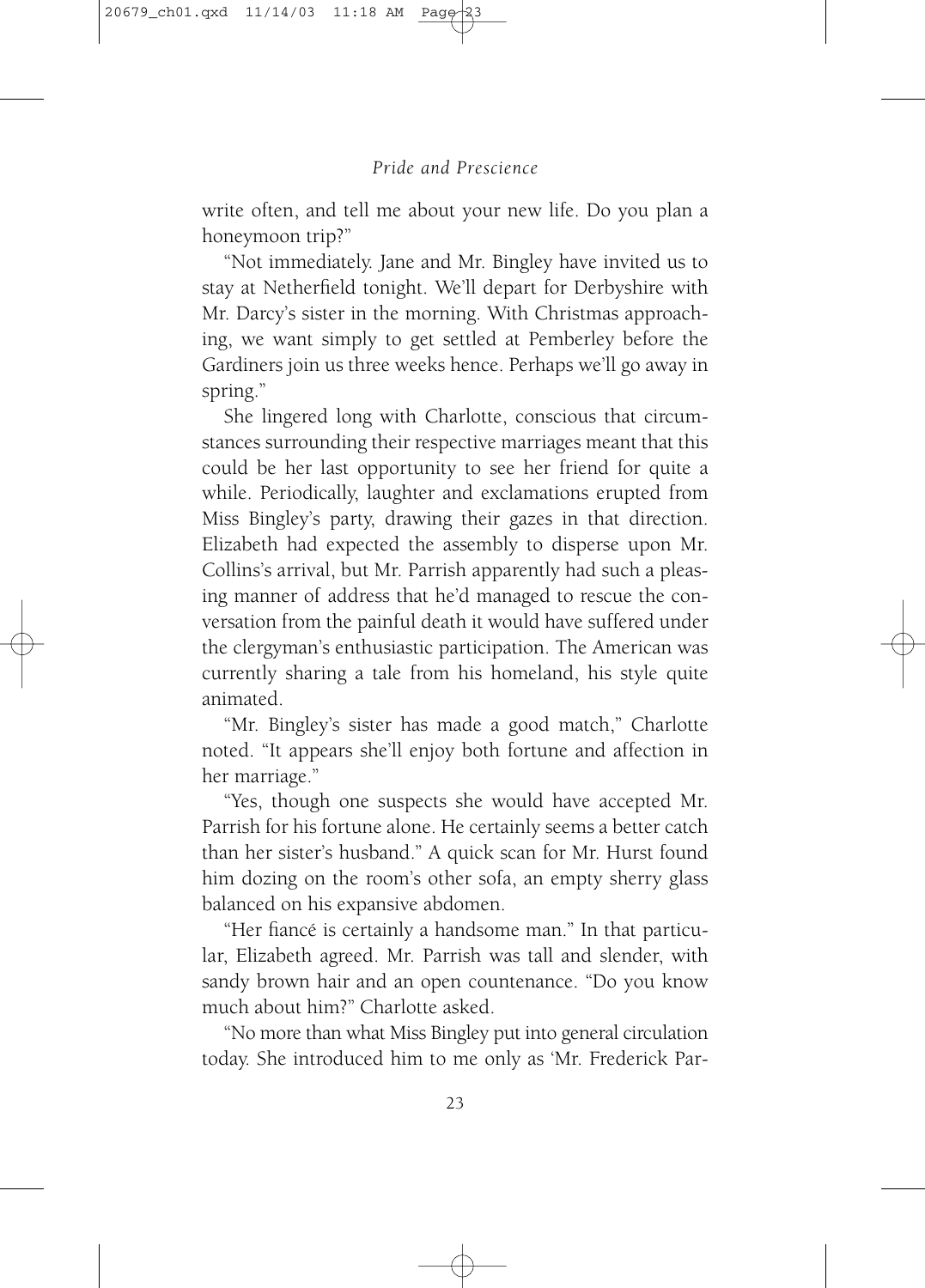rish of Louisiana.' I confess to mounting curiosity, however. Shall we make ourselves better acquainted?"

"By all means."

"Some believe," Mr. Parrish was saying as they approached, "on nights of the new moon, the poor mademoiselle's spirit yet haunts the Place d'Armes."

"Good Lord!" Elizabeth's sister Kitty exclaimed. "I tremble just to hear it! Have you ever seen her apparition yourself?"

"No, Miss Bennet. Nor any of New Orleans's other famous ghosts."

"There are more? Oh, tell us of another!"

Despite Elizabeth's predisposition to think unfavorably of Miss Bingley's betrothed, Mr. Parrish did seem a spellbinding storyteller. Even Mr. Bennet, though some distance away, appeared to attend Parrish's words more closely than those of his own companion. But perhaps that was because her father was presently subject to the befuddled discourse of Mr. Edwards. The elderly vicar who had officiated this morning's ceremony suffered from declining wits, a condition that had led to some fascinating sermons in recent years.

Mr. Parrish rose upon sighting the two ladies. "Please, Mrs. Darcy, take my seat."

His address marked the first time someone had called her "Mrs. Darcy," and she experienced a small rush at the sound of the words. Miss Bingley, however, did not look nearly so delighted by them—unless it had been Parrish's offer of the place next to her that caused displeasure to enter her eyes. No matter. Elizabeth could think of many places, some of them in the barn, where she would rather sit than directly beside Miss Bingley.

She returned his smile. "I would not separate a newly engaged couple for the world." She instead sat down across from Parrish and Miss Bingley to better observe them together. Charlotte took a seat beside her husband.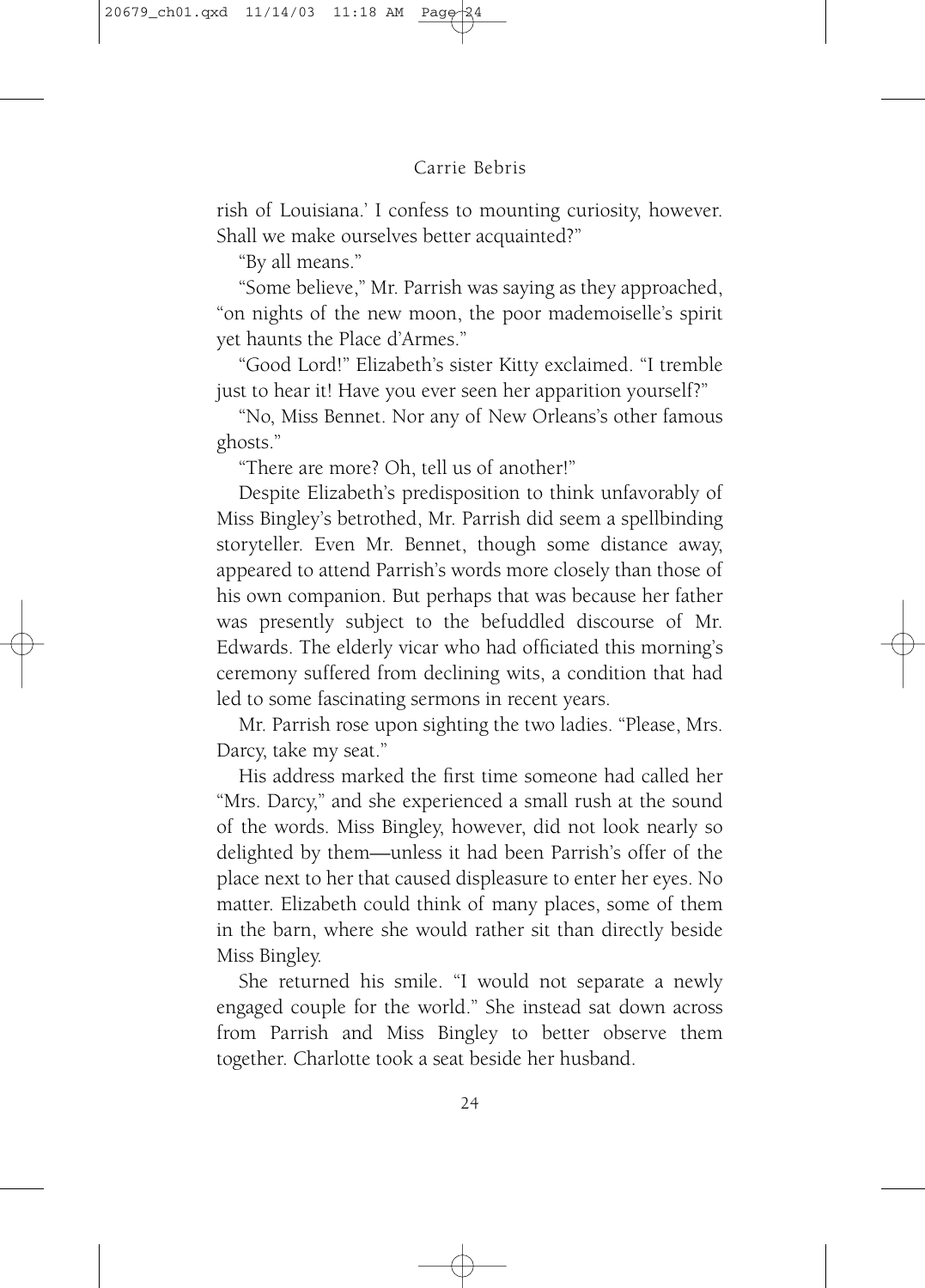"Allow me to compliment you on a lovely wedding," said Mr. Parrish. They were words she'd heard often enough today, yet his warm manner made Elizabeth believe he actually meant them.

"Allow me to congratulate you on your forthcoming one. Have you fixed upon a date?"

"Wednesday next, by special license," Miss Bingley declared.

Elizabeth suppressed growing irritation at Caroline's timing. First she had announced her engagement today; now she planned to wed next week. Why must the woman schedule her own nuptials so soon after theirs? Merely to broadcast Mr. Parrish's ability to pay the substantial fee required for the license?

Ruefully, she thought of the idyllic plans she'd just described to Charlotte. She and Mr. Darcy could not with propriety escape attendance at Miss Bingley's wedding simply to advance their own domestic felicity. Now, instead of retiring to Pemberley for the winter, they would scarcely reach it before having to return. "So soon?" she asked, entertaining an irrational hope that she had somehow misheard.

Mr. Parrish regarded Miss Bingley with an ardent look, seeming to draw sustenance from the mere sight of her. "I'm afraid I cannot remain patient any longer than that. Caroline has utterly enchanted me." He turned to Elizabeth. "The ceremony will take place in London. You and Mr. Darcy will attend, won't you?"

Not yet ready to commit irrevocably to altering their Pemberley plans, she hedged. "Provided the weather permits travel."

"A sensible response. Even well-traveled roads can be unpredictable this time of year—I discovered that when I arrived in London last December to my first taste of winter. It took me some time to grow accustomed to your English weather."

"I daresay it's a good deal different than Louisiana. How do you get on now?"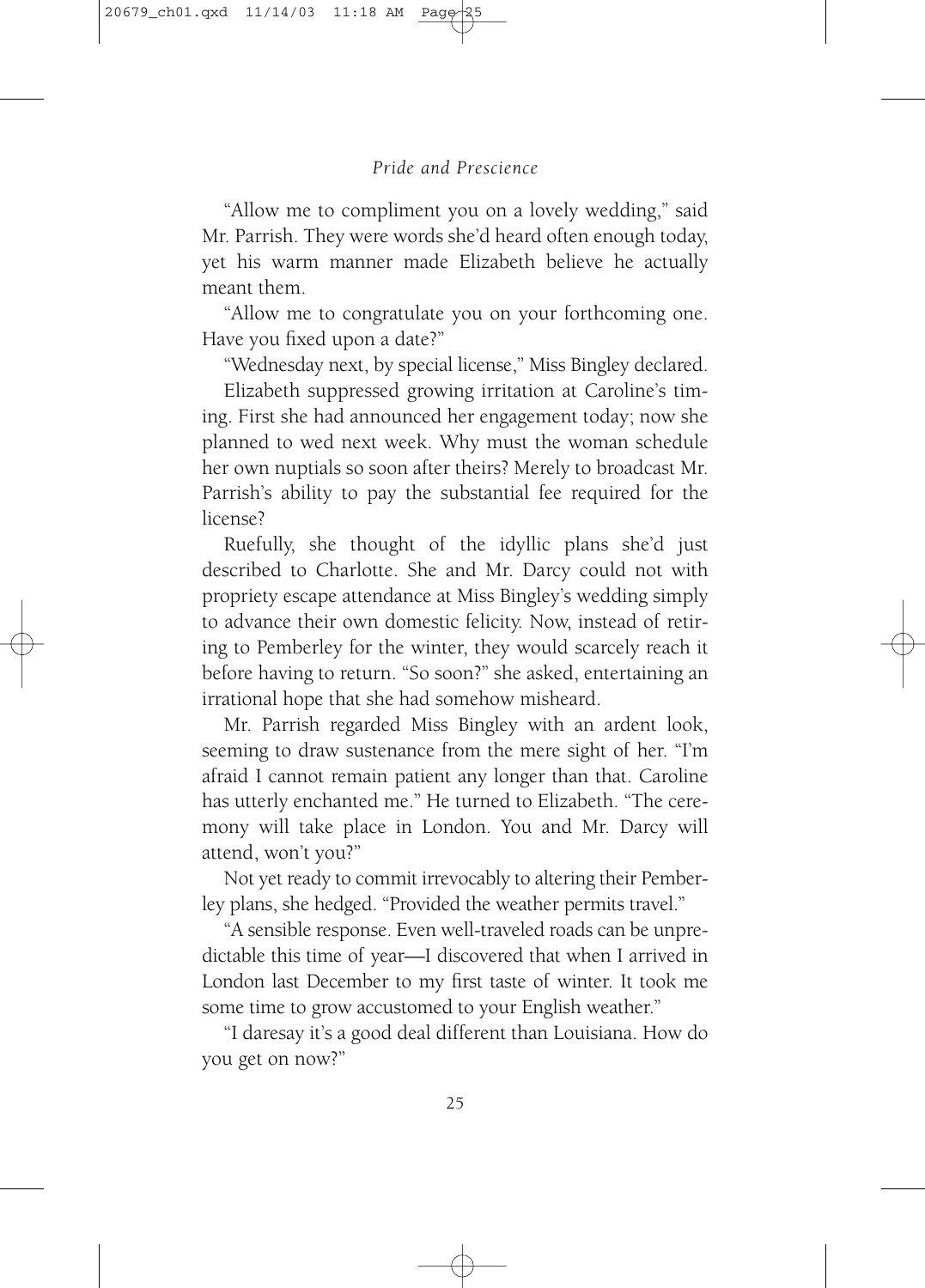He grinned. "Under an umbrella, most days. That is, when I can see where I'm going through all the fog."

The fog—*that* explained Mr. Parrish's attraction to Miss Bingley. He could not see what he was getting himself into.

"A twelvemonth is a long time to be away from home," Elizabeth said. "Do you miss the States?"

"Not as much as I thought I would. When my father passed away, I wanted a change of scenery, so I came here in search of my mother's relatives in Hampshire. Sadly, I found none living. But I fell in love with the country—and my dear Caroline." He glanced at Miss Bingley once more, his countenance full of more admiration than Elizabeth had ever thought Caroline capable of earning. Miss Bingley, who had appeared vexed that any of Mr. Parrish's attention had been focused on someone other than herself, now allowed a smile to once more cross her features.

"And when will you return to Monts Joyeux?"

"Mr. Parrish intends to sell his plantation," Miss Bingley said quickly. "We'll purchase an estate here in England. Until then, we'll live in town. He's leased a house in Upper Brook Street."

So obvious was Miss Bingley's lack of interest in ever laying eyes on Mr. Parrish's home, that Elizabeth wondered whether his decision to sell it had come before or after their courtship began. She had little time to ponder the question, however, as her Aunt Gardiner soon caught her gaze and discreetly beckoned. Elizabeth made her apologies and headed over to where her aunt and uncle yet stood with Mr. Darcy. His sister, Georgiana, had joined them.

Her husband took her arm. "I have a proposal for you."

"Another one? You've only just made good on your last."

"Not for want of resolution, I assure you."

"Yes, I know—we could have wed weeks ago, had we but considered no one's feelings save our own. Whatever were we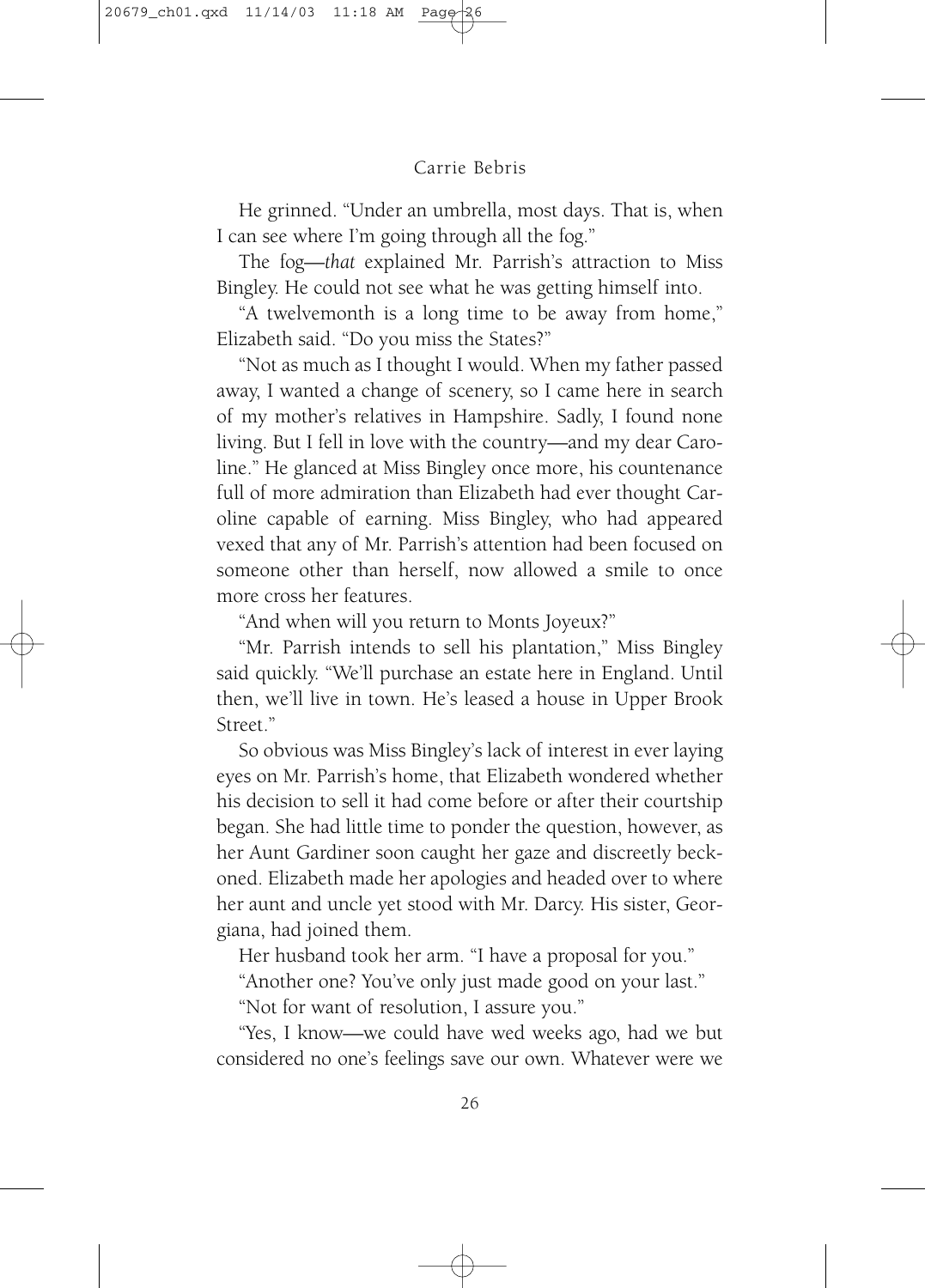thinking? Next time we shall have to do the business in a hasty manner, as seems to be the fashion, so as to trouble as many people as possible."

"Next time?"

"My mother is in such a state of rapture over marrying off two of her daughters on the same day, that I have determined to make this an annual event. Though in alternating years, perhaps I should marry Bingley and you should wed Jane, just to keep the clergyman in a perpetual state of confusion." Indeed, Mr. Edwards had tripped over everybody's names so many times in the double ceremony that Elizabeth could not be certain that the four of them weren't all married to each other.

"And during the years I'm wed to Jane, will she assail my ears with such outrageousness as this?"

"I venture not. Life with her will be orderly, peaceful, and predictable."

"Then I will have none of it."

She smiled up at him, happy that the light teasing which had marked their courtship had extended—at least so far into their marriage. She didn't know what she would do if her more straightlaced husband ever became impatient with the liveliness of her mind. "So tell me, what is this proposal of which you spoke?"

He glanced at Georgiana and the Gardiners. "Would it disappoint you greatly to postpone our journey to Derbyshire?"

The query came as little surprise. "Until after Miss Bingley's wedding?" She sighed. Much as they longed to reach Pemberley, remaining in Hertfordshire was the more sensible course. "I'm sure Jane won't mind us extending our stay at Netherfield."

"I have a different notion—I thought we could honeymoon in London while we wait. We can go to the theatre, perhaps some museums. You could meet more of my social acquain-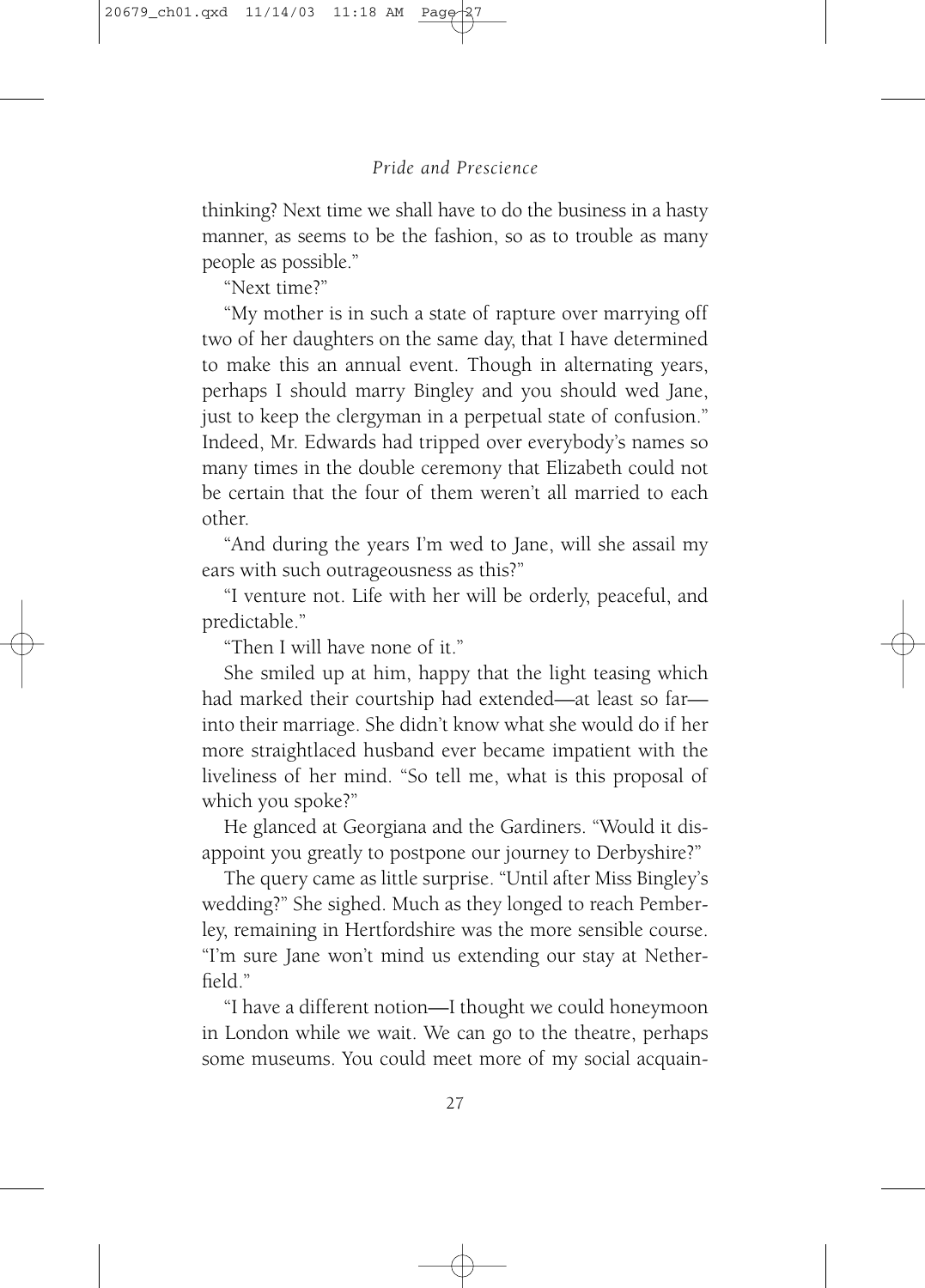tance. If we leave within the hour, we can be at the townhouse by dinner."

"And you can have it to yourselves," added Mrs. Gardiner. "Miss Darcy has consented to return to London with us as our guest."

Elizabeth turned to Georgiana in surprise. Since their father's death, Darcy's sister had made London her primary residence. "But the townhouse is your home."

The young woman laid a gentle hand on her arm. "A newlywed couple deserves some privacy. And our family has been just my brother and me for so long that I'm looking forward to getting to know yours better. I'll accompany you to Pemberley after Miss Bingley's wedding, or I can simply travel with the Gardiners. Please say yes, Elizabeth—will you refuse the very first request of your new sister?"

"Of course not." She felt a twinge of disappointment, as she'd been looking forward to settling into her new home with her new husband. The delay, however, would be of short duration, and Darcy had devised a pleasant way to pass the interim.

She turned to him with an arch look. "But it's going to cost you."

"Indeed?"

"Surely you cannot expect your wife to stay a week in London without visiting a shop or two?"

Mr. Gardiner chuckled. "Welcome to the life of a married man, Mr. Darcy. Beware, or she'll make a Grand Tour of every draper and milliner in Oxford Street."

"Nay, I have trunks full of new wedding clothes."

"Where, then?" Darcy asked.

She tilted her chin, her eyes delivering her husband a playful dare. "Can you not guess?"

His gaze narrowed as he studied her. "Will this errand take us to Piccadilly?" he said finally.

"It shall."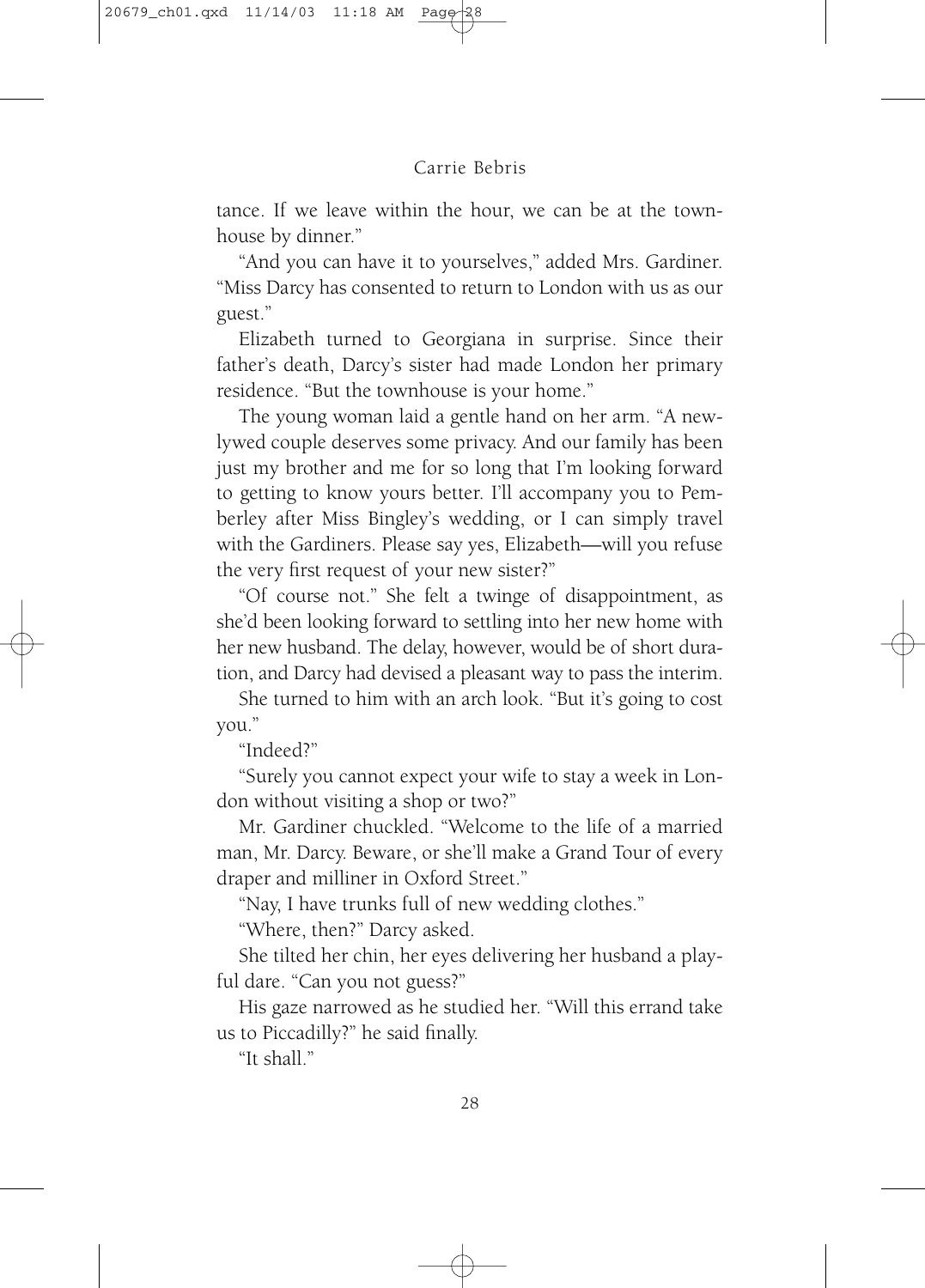### *Pride and Prescience*

"Then it will indeed cost me dearly." He gave her an approving smile before turning to Mr. Gardiner. "Did my wife wish to examine the latest muslins at Grafton House, the expense would be small, for she yet shies from spending my money on herself. Instead, she lures me to Hatchard's bookshop, where I will be tempted to purchase more than she does."

"As I recall, Pemberley's collection is already quite extensive," said Mr. Gardiner. "But the library of a great house can never have too many books."

"Agreed. Particularly if there are any deficiencies that want correction to accommodate my new wife's reading tastes."

"Fortunately, Elizabeth is hardly one to fill your shelves with nothing but gothic romances, as some young ladies would."

While Mr. Gardiner's statement was true, she felt called upon to defend a genre that had provided her many hours' enjoyment. "Though, Uncle, I do take pleasure in them, as in many other things, and will probably add a few to Pemberley's shelves."

"You shall be happy to discover, then, that the library already holds quite a few novels, including gothics," Georgiana said. "We own all of Mrs. Radcliffe's books. My brother has even read *Udolpho*."

"A 'horrid mystery' in every sense of the phrase," Darcy declared.

"But diverting?" Elizabeth challenged.

"Yes," he admitted. "And if you want a trunkful of similar tales, I will happily indulge you."

"What think you, Georgiana?" Elizabeth asked, her gaze never leaving Darcy. "Will I always enjoy such generosity from your brother, or must I seize it while we're still in early days?"

He replied as if they stood alone. "All I have is ever yours."

At last, they took leave of their guests. As their carriage headed toward London, Elizabeth pondered the irony of Miss